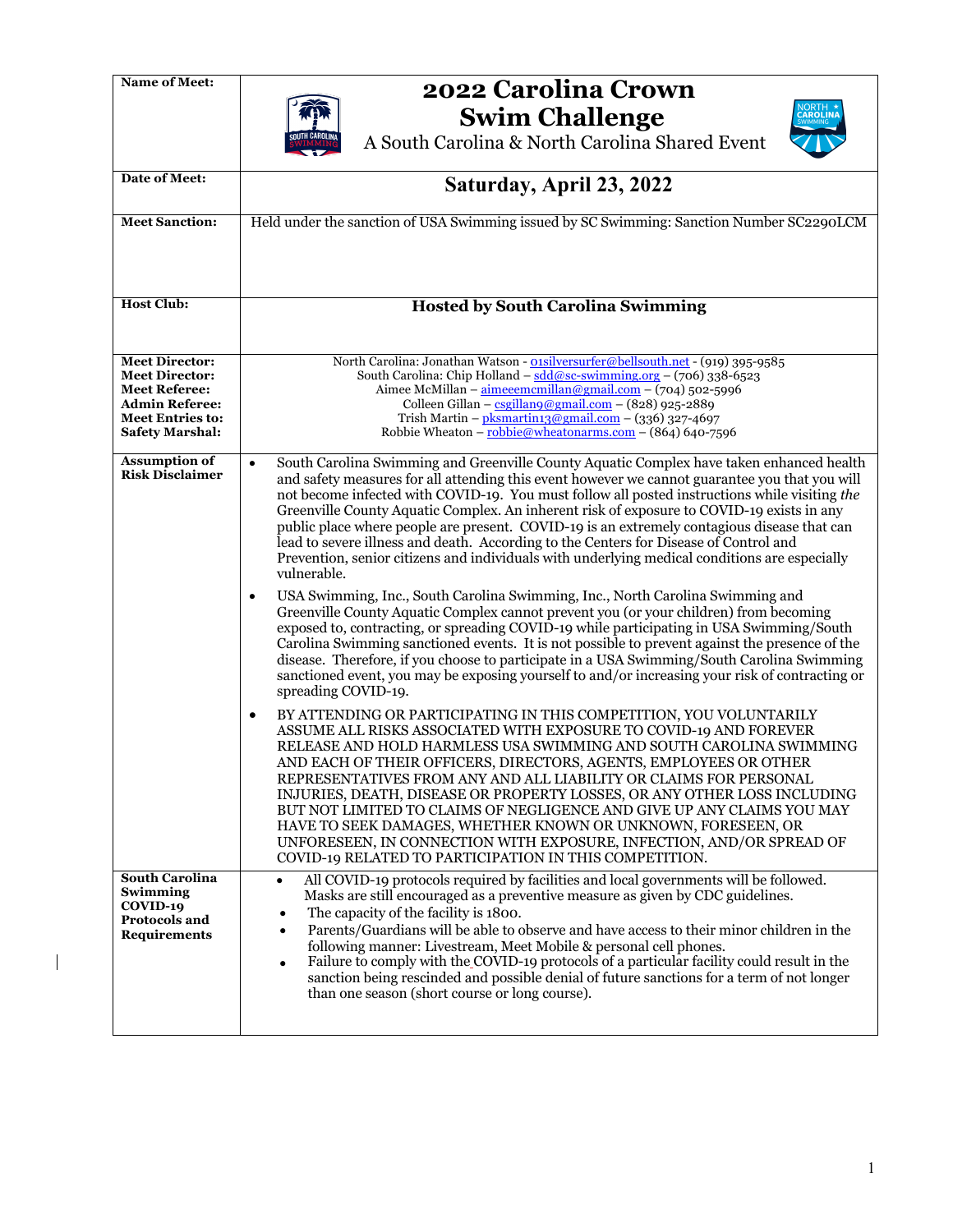| <b>Facility:</b> | Greenville County Aquatic Complex                                                                                                                                                                                                                                                                                                                                                                                                                                                                                                                                                                                                                                                                                                                                                                               |  |
|------------------|-----------------------------------------------------------------------------------------------------------------------------------------------------------------------------------------------------------------------------------------------------------------------------------------------------------------------------------------------------------------------------------------------------------------------------------------------------------------------------------------------------------------------------------------------------------------------------------------------------------------------------------------------------------------------------------------------------------------------------------------------------------------------------------------------------------------|--|
|                  | 2700 West Blue Ridge Drive (SC Highway 253)                                                                                                                                                                                                                                                                                                                                                                                                                                                                                                                                                                                                                                                                                                                                                                     |  |
|                  | Greenville, SC 29611                                                                                                                                                                                                                                                                                                                                                                                                                                                                                                                                                                                                                                                                                                                                                                                            |  |
|                  | 864-295-0032                                                                                                                                                                                                                                                                                                                                                                                                                                                                                                                                                                                                                                                                                                                                                                                                    |  |
|                  | Greenville County Aquatic Complex is a semi-open-air facility with eight (8) 50-meter lanes and<br>adjacent five (5) lane, 25-yard warm-up/warm-down pool. Both pools are bottom striped, wall<br>targeted and equipped with non-turbulent lane lines. Bleacher seating is available for up to 850<br>spectators along with ample deck space and bleacher seating for swimmers. The water depth of the<br>competition pool (or course) is seven $(7)$ feet three $(3)$ inches measured from one $(1)$ meter to five<br>(5) meters at the starting end of the course and six (6) feet measured from one (1) meter to five (5)<br>meters at the turn end of the course. The competition course has been certified in accordance with<br>104.2.2C (5). The copy of such certification is on file with USA Swimming |  |
|                  | <b>Facility Rules:</b>                                                                                                                                                                                                                                                                                                                                                                                                                                                                                                                                                                                                                                                                                                                                                                                          |  |
|                  | *NO smoking is allowed inside the facility                                                                                                                                                                                                                                                                                                                                                                                                                                                                                                                                                                                                                                                                                                                                                                      |  |
|                  | *NO coolers allowed inside the facility<br>*NO glass containers allowed inside the facility                                                                                                                                                                                                                                                                                                                                                                                                                                                                                                                                                                                                                                                                                                                     |  |
|                  | *NO food or beverages allowed on deck, in the locker rooms or in spectator areas                                                                                                                                                                                                                                                                                                                                                                                                                                                                                                                                                                                                                                                                                                                                |  |
|                  | *NO folding chairs or seatbacks allowed in the facility. Bleacher seating will be available.                                                                                                                                                                                                                                                                                                                                                                                                                                                                                                                                                                                                                                                                                                                    |  |
|                  | *Spectators limited to designated areas<br>*Reserving seats between sessions is prohibited                                                                                                                                                                                                                                                                                                                                                                                                                                                                                                                                                                                                                                                                                                                      |  |
|                  | *Operation of a drone, or any other flying apparatus, is prohibited over the venue (pools,                                                                                                                                                                                                                                                                                                                                                                                                                                                                                                                                                                                                                                                                                                                      |  |
|                  | athlete/coach areas, spectator areas, and open ceiling locker rooms) any time athletes, coaches,                                                                                                                                                                                                                                                                                                                                                                                                                                                                                                                                                                                                                                                                                                                |  |
| <b>Rules:</b>    | officials and/or spectators are present.<br>Meet to be conducted in accordance with the current USA Swimming and South Carolina Swimming                                                                                                                                                                                                                                                                                                                                                                                                                                                                                                                                                                                                                                                                        |  |
|                  | Rules and Regulations and information herein.                                                                                                                                                                                                                                                                                                                                                                                                                                                                                                                                                                                                                                                                                                                                                                   |  |
|                  |                                                                                                                                                                                                                                                                                                                                                                                                                                                                                                                                                                                                                                                                                                                                                                                                                 |  |
|                  | Use of audio or visual recording devices, including a cell phone, is not permitted in changing areas,                                                                                                                                                                                                                                                                                                                                                                                                                                                                                                                                                                                                                                                                                                           |  |
|                  | rest rooms or locker rooms. Recording devices are also not permitted in the area behind the starting<br>blocks.                                                                                                                                                                                                                                                                                                                                                                                                                                                                                                                                                                                                                                                                                                 |  |
|                  |                                                                                                                                                                                                                                                                                                                                                                                                                                                                                                                                                                                                                                                                                                                                                                                                                 |  |
|                  | Operation of a drone, or any other flying apparatus, is prohibited over the venue (pools,                                                                                                                                                                                                                                                                                                                                                                                                                                                                                                                                                                                                                                                                                                                       |  |
|                  | athlete/coach areas, spectator areas and open ceiling locker rooms) any time athletes, coaches,                                                                                                                                                                                                                                                                                                                                                                                                                                                                                                                                                                                                                                                                                                                 |  |
|                  | officials and/or spectators are present.                                                                                                                                                                                                                                                                                                                                                                                                                                                                                                                                                                                                                                                                                                                                                                        |  |
|                  | Deck changing is prohibited by USA Swimming. A first offense will result in the disqualification of                                                                                                                                                                                                                                                                                                                                                                                                                                                                                                                                                                                                                                                                                                             |  |
|                  | the offending swimmer from the next scheduled event. The second offense for the same swimmer                                                                                                                                                                                                                                                                                                                                                                                                                                                                                                                                                                                                                                                                                                                    |  |
|                  | will result in the disqualification from the remainder of the meet.                                                                                                                                                                                                                                                                                                                                                                                                                                                                                                                                                                                                                                                                                                                                             |  |
|                  |                                                                                                                                                                                                                                                                                                                                                                                                                                                                                                                                                                                                                                                                                                                                                                                                                 |  |
|                  | The South Carolina Swimming Safety Program is in effect for this meet. Coaches are advised to<br>closely supervise their swimmers. Swimmers may be dropped off only in designated safe areas.                                                                                                                                                                                                                                                                                                                                                                                                                                                                                                                                                                                                                   |  |
|                  | Swimmers are not permitted in workout rooms, storage rooms, meeting rooms or control rooms. No                                                                                                                                                                                                                                                                                                                                                                                                                                                                                                                                                                                                                                                                                                                  |  |
|                  | glass containers or bottles are allowed inside the facility at any time. Anyone failing to comply with a                                                                                                                                                                                                                                                                                                                                                                                                                                                                                                                                                                                                                                                                                                        |  |
|                  | safety request may forfeit his or her privilege to participate. We strongly recommend that each                                                                                                                                                                                                                                                                                                                                                                                                                                                                                                                                                                                                                                                                                                                 |  |
|                  | squad assign a coach to monitor warm-up sessions in addition to the Meet Marshal provided by                                                                                                                                                                                                                                                                                                                                                                                                                                                                                                                                                                                                                                                                                                                    |  |
|                  | South Carolina Swimming. Facility rules must be followed by all participants and spectators<br>attending this event.                                                                                                                                                                                                                                                                                                                                                                                                                                                                                                                                                                                                                                                                                            |  |
|                  |                                                                                                                                                                                                                                                                                                                                                                                                                                                                                                                                                                                                                                                                                                                                                                                                                 |  |
|                  | MAAPP 2.0: All applicable adults participating in or associated with this meet, acknowledge that                                                                                                                                                                                                                                                                                                                                                                                                                                                                                                                                                                                                                                                                                                                |  |
|                  | they are subject to the provisions of the USA Swimming Minor Athlete Abuse Prevention Policy                                                                                                                                                                                                                                                                                                                                                                                                                                                                                                                                                                                                                                                                                                                    |  |
|                  | ("MAAPP"), and that they understand that compliance with the MAAPP policy is a condition of                                                                                                                                                                                                                                                                                                                                                                                                                                                                                                                                                                                                                                                                                                                     |  |
| <b>Athlete</b>   | participation in the conduct of this competition.<br>Athletes will be selected with a goal of selecting up to 60 athletes on each of four squads (240 total).                                                                                                                                                                                                                                                                                                                                                                                                                                                                                                                                                                                                                                                   |  |
| Eligibility:     | The goal is for each squad to have up to 30 males and 30 females with the goal of having half of the                                                                                                                                                                                                                                                                                                                                                                                                                                                                                                                                                                                                                                                                                                            |  |
|                  | attendees representing each LSC. The squads will be selected from athletes who have ranked in the                                                                                                                                                                                                                                                                                                                                                                                                                                                                                                                                                                                                                                                                                                               |  |
|                  | Top 20 in each LSC by age group and gender (short course) in each of the contested events during                                                                                                                                                                                                                                                                                                                                                                                                                                                                                                                                                                                                                                                                                                                |  |
|                  | the qualifying period (September 1, 2021-March 20, 2022).                                                                                                                                                                                                                                                                                                                                                                                                                                                                                                                                                                                                                                                                                                                                                       |  |
|                  | Any swimmer entered in the meet must be certified by a USA Swimming member coach as being                                                                                                                                                                                                                                                                                                                                                                                                                                                                                                                                                                                                                                                                                                                       |  |
|                  | proficient in performing a racing start or must start each race from within the water. When                                                                                                                                                                                                                                                                                                                                                                                                                                                                                                                                                                                                                                                                                                                     |  |
|                  | unaccompanied by a USA Swimming member coach, it is the responsibility of the swimmer or the                                                                                                                                                                                                                                                                                                                                                                                                                                                                                                                                                                                                                                                                                                                    |  |
|                  | swimmer's legal guardian to ensure compliance with this requirement.                                                                                                                                                                                                                                                                                                                                                                                                                                                                                                                                                                                                                                                                                                                                            |  |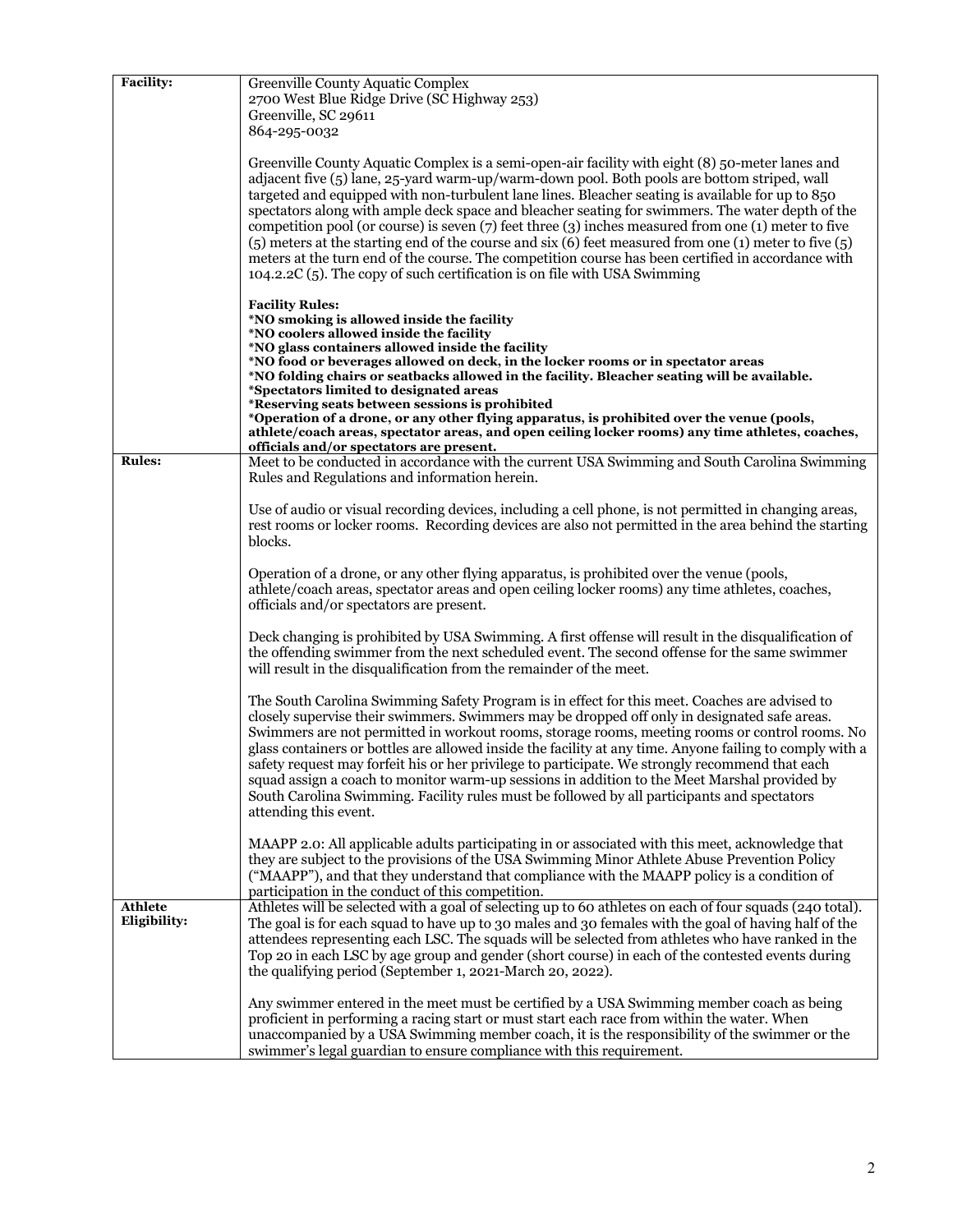| <b>Image Release:</b>   | By attending or participating in this competition, you agree to be filmed and photographed by the<br>host club approved photographer(s) and videographer(s) and to allow the right to use names and<br>pictures before, during, or after the meet such as in public psych sheets, heat sheets, and results or<br>featured on the host club or SCLSC website or social media or in public broadcast of the event via<br>television or webcast. Parents and guardians of minor swimmers who do not wish their swimmers to<br>participate in interviews or have individual pictures featured on any media should inform their<br>team's head coach and the Meet Director prior to the start of the meet.                                                                                                                                                                                                         |  |
|-------------------------|---------------------------------------------------------------------------------------------------------------------------------------------------------------------------------------------------------------------------------------------------------------------------------------------------------------------------------------------------------------------------------------------------------------------------------------------------------------------------------------------------------------------------------------------------------------------------------------------------------------------------------------------------------------------------------------------------------------------------------------------------------------------------------------------------------------------------------------------------------------------------------------------------------------|--|
| <b>Entry Fees:</b>      | There is a charge per athlete of \$90 to attend this swim meet payable via PayPal. Athletes should<br>register on the North Carolina website (www.ncswim.org) no later than March 31, 2022.                                                                                                                                                                                                                                                                                                                                                                                                                                                                                                                                                                                                                                                                                                                   |  |
|                         | VERY IMPORTANT NOTE: Please be sure to include the name of the athlete in the space provided<br>on the PayPal page.                                                                                                                                                                                                                                                                                                                                                                                                                                                                                                                                                                                                                                                                                                                                                                                           |  |
| <b>Meet Format:</b>     | The Carolina Crown Swim Challenge will be a long course quad meet with all events being conducted<br>as timed final events for 15-18 year-old athletes. The athletes in attendance will be selected from the<br>top 15-18 athletes who have represented a North Carolina Swimming or a South Carolina Swimming<br>member club during the 2021-22 short course season. Each athlete selected will be assigned to<br>represent one of four squads during the competition. Each squad will have a staff of three USA<br>Swimming registered coaches. The Head Coach of each squad will select athletes from their squad to<br>participate in up to three (3) individual events and two relays during the competition. The Head<br>Coach will also be responsible for completing the entries for their squad.                                                                                                     |  |
| <b>Time of Meet:</b>    | The single day competition will be run with the following schedule:                                                                                                                                                                                                                                                                                                                                                                                                                                                                                                                                                                                                                                                                                                                                                                                                                                           |  |
|                         | ATHLETE CHECK-IN: 10:00 a.m.<br>ATHLETE HOSPITALITY: 10:45 a.m.-3:00 p.m.<br>OFFICIALS MEETING: 11:00 a.m.<br>COACH MEETING: 11:45 a.m.<br>WARM-UPS: 10:45 a.m.-11:45 a.m.<br>MEET BEGINS: 12:00 p.m.                                                                                                                                                                                                                                                                                                                                                                                                                                                                                                                                                                                                                                                                                                         |  |
| <b>Entries:</b>         | All athletes should complete the online application form posted at www.ncswim.org and www.sc-<br>swimming.org and pay \$90 via PayPal. The application must be completed and meet fees must be<br>received by March 31, 2022. As this is a first come, first serve event, registration will close when the<br>maximum number of swimmers are registered. All swimmers selected will be notified via email and<br>via postings on the LSC websites by April 5, 2022. Payments for swimmers not selected will be<br>refunded. Due to the quick turnaround of manufacturing apparel, there can be no refunds for<br>athletes named to a team roster who fail to show on the day of the event.<br>Athlete Selection will be posted on South Carolina Swimming & North Carolina Swimming websites<br>no later than Tuesday, April 5, 2022<br>Squad Head Coaches will receive team lists on Saturday, April 9, 2022 |  |
|                         | Coaches will submit squad entries no later than Thursday, April 14, 2022                                                                                                                                                                                                                                                                                                                                                                                                                                                                                                                                                                                                                                                                                                                                                                                                                                      |  |
|                         | South Carolina Swimming does not accept deck registrations. All swimmers entered must be<br>registered with USA Swimming at time of entry deadline.                                                                                                                                                                                                                                                                                                                                                                                                                                                                                                                                                                                                                                                                                                                                                           |  |
| Awards:                 | Athletes and coaches of the winning squad will receive a Carolina Crown Swim Challenge<br>commemorative towel. All athletes and coaches will receive special outfitting, color-coordinated with<br>other members of their squad. The top-8 scoring individual event winners and the top-3 scoring<br>relay teams will receive medals.                                                                                                                                                                                                                                                                                                                                                                                                                                                                                                                                                                         |  |
| Scoring:                | Individual Events: 9-7-6-5-4-3-2-1.<br>Relays: 18-14-12-10-8-6-4-2.                                                                                                                                                                                                                                                                                                                                                                                                                                                                                                                                                                                                                                                                                                                                                                                                                                           |  |
| Timing:                 | Colorado timing system and data processing services provided by Team Greenville Swim Club.                                                                                                                                                                                                                                                                                                                                                                                                                                                                                                                                                                                                                                                                                                                                                                                                                    |  |
|                         |                                                                                                                                                                                                                                                                                                                                                                                                                                                                                                                                                                                                                                                                                                                                                                                                                                                                                                               |  |
| Coaches<br>Eligibility: | All coaches on deck must be currently registered and certified with USA Swimming.<br>Meet Management will require all coaches to be prepared to show their Deck Pass virtual<br>membership card upon request.<br>There will be a general meeting for all coaches at 10:45 am on Saturday, April 23, 2022.<br>North Carolina coaches wishing to participate in this event are asked to contact Jonathan Watson<br>(onsilversurfer@bellsouth.net) prior to March 1, 2022.<br>South Carolina coaches wishing to participate in this event are asked to contact Chip Holland<br>(sdd@sc-swimming.org) prior to March 1, 2022.                                                                                                                                                                                                                                                                                     |  |
|                         |                                                                                                                                                                                                                                                                                                                                                                                                                                                                                                                                                                                                                                                                                                                                                                                                                                                                                                               |  |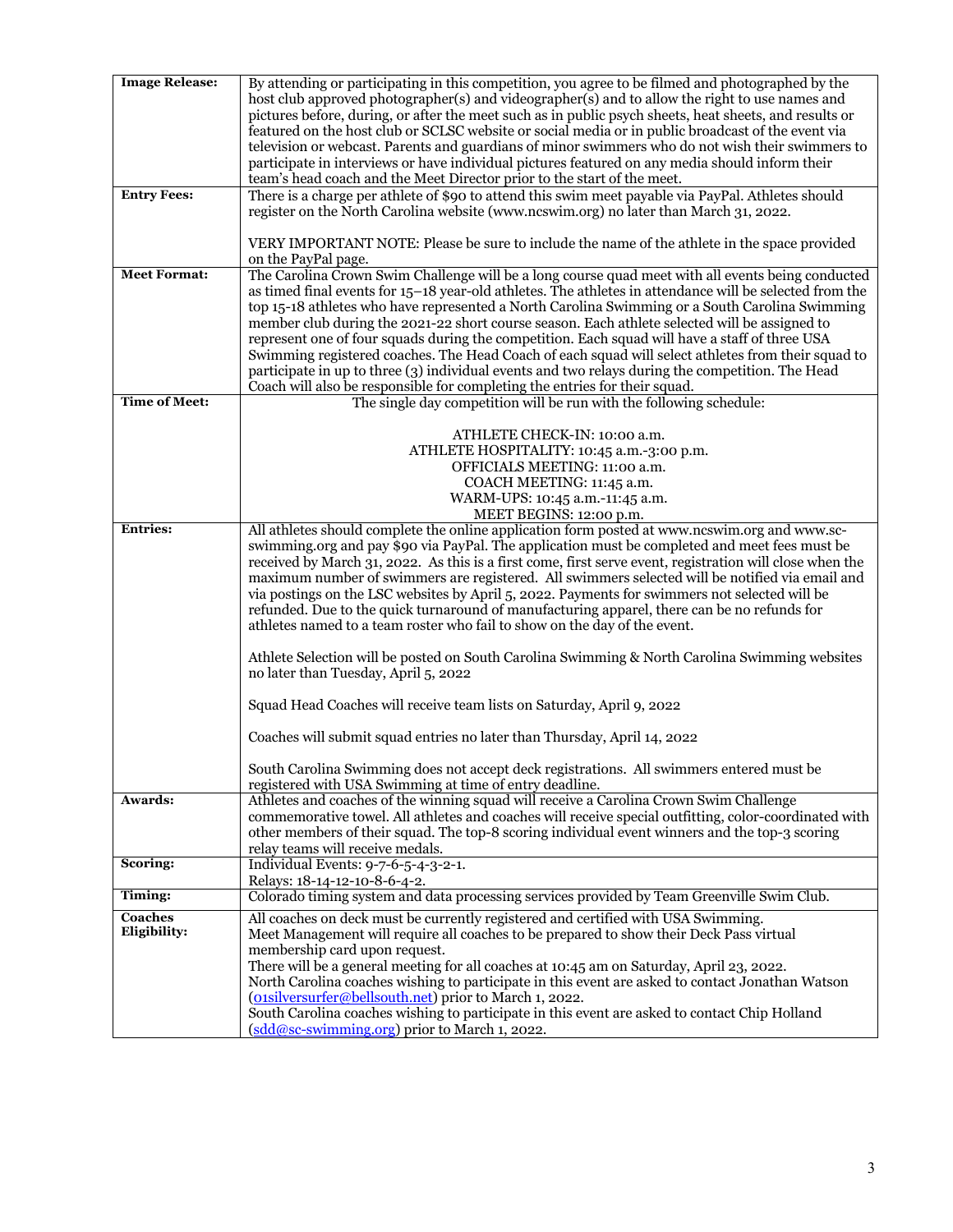| Officials:                            | We are in need of officials for this event. If you are interested in volunteering as an official, please<br>register at the link below or contact Aimee McMillan (aimeeemcmillan@gmail.com).<br>https://docs.google.com/forms/d/e/1FAIpQLScZJORmFaPSWpMGqihC1dEgxFp4jnSMZco67ZpZ<br>mKool3vMCg/viewform.                                                                                                                                                                                                                                                                                                                                                                                                                                                                                                                                                                                                                                                                                                                                    |  |
|---------------------------------------|---------------------------------------------------------------------------------------------------------------------------------------------------------------------------------------------------------------------------------------------------------------------------------------------------------------------------------------------------------------------------------------------------------------------------------------------------------------------------------------------------------------------------------------------------------------------------------------------------------------------------------------------------------------------------------------------------------------------------------------------------------------------------------------------------------------------------------------------------------------------------------------------------------------------------------------------------------------------------------------------------------------------------------------------|--|
| <b>Volunteers:</b>                    | The Carolina Crown Swim Challenge will need numerous volunteers to provide a quality competition<br>for our swimmers. We will need timers, marshals, and various support to run a quality meet. If you<br>are available to volunteer, please register at:<br>https://www.signupgenius.com/go/10CoC4FACAB2CA1FAC43-2022.                                                                                                                                                                                                                                                                                                                                                                                                                                                                                                                                                                                                                                                                                                                     |  |
| <b>Swimmers with</b><br>Disabilities: | South Carolina Swimming welcomes all swimmers with disabilities as described in the USA<br>Swimming Rules and Regulations, Article 105, to participate in our meets. Coaches entering<br>swimmers with disabilities that require any accommodations are required to provide advance notice<br>in writing to the Meet Director by the entry deadline accompanying their meet entry file, including<br>the need for any personal assistance required and/or registered service animals. Failure to provide<br>advance notice may limit SCS' ability to accommodate all requests.                                                                                                                                                                                                                                                                                                                                                                                                                                                              |  |
| <b>Releases:</b>                      | By applying, all swimmers acknowledge that they are registered with USA Swimming. All coaches<br>and swimmers acknowledge that they are familiar with the Safe Sport rules of USA Swimming, Inc.<br>and South Carolina Swimming, Inc. regarding warm-up procedures and meet safety guidelines, and<br>that coaches shall be responsible for their swimmers' compliance with those rules during this meet.<br>North Carolina Swimming, Inc., South Carolina Swimming, Inc. and USA Swimming, Inc.,<br>Greenville County Aquatic Complex, their agents, employees, volunteers, and coaches shall be held<br>free and harmless from any and all liabilities or claims for damages arising by reason of illness or<br>injury to anyone during the conduct of this meet. By entering this meet, at heltes and coaches are<br>granting permission for their names and photographs to be published on the internet in the form of<br>Psych Sheets, Meet Results, or any other documents associated with the running or promotion of<br>this event. |  |
|                                       | All participants agree to be filmed and photographed by the host approved photographer(s) and<br>videographers and to allow the right to use names and pictures before, during, or after the meet such<br>as in public psych sheets, heat sheets, and results or featured on the host's website or social media or<br>in public broadcast of the event via television or webcast. Parents and guardians of minor swimmers<br>who do not wish their swimmers to participate in interviews or have individual pictures featured on<br>any media should inform their team's Head Coach and the Meet Director prior to the meet.                                                                                                                                                                                                                                                                                                                                                                                                                |  |
|                                       | It is understood and agreed that USA Swimming shall be free from any liabilities or claims for<br>damages arising by reason of injuries to anyone during the conduct of the event.                                                                                                                                                                                                                                                                                                                                                                                                                                                                                                                                                                                                                                                                                                                                                                                                                                                          |  |
|                                       | It is further understood that South Carolina Swimming, North Carolina Swimming, and the<br>Greenville County Aquatic Complex shall be free and held harmless from any liabilities or claims for<br>damages arising by reason of injuries to anyone during the conduct of the event.                                                                                                                                                                                                                                                                                                                                                                                                                                                                                                                                                                                                                                                                                                                                                         |  |
| <b>Other</b><br><b>Information:</b>   | Digital heat sheets will be provided at no cost to swimmers/families. The heat sheet will be posted<br>on the South Carolina Swimming website, www.sc-swimming.org, the North Carolina Swimming<br>website, www.ncswim.org, and will be emailed to the coaching staff of each team. Heat sheets will be<br>available at no charge on Meet Mobile. Hard copies will be provided to the coaches on deck.                                                                                                                                                                                                                                                                                                                                                                                                                                                                                                                                                                                                                                      |  |